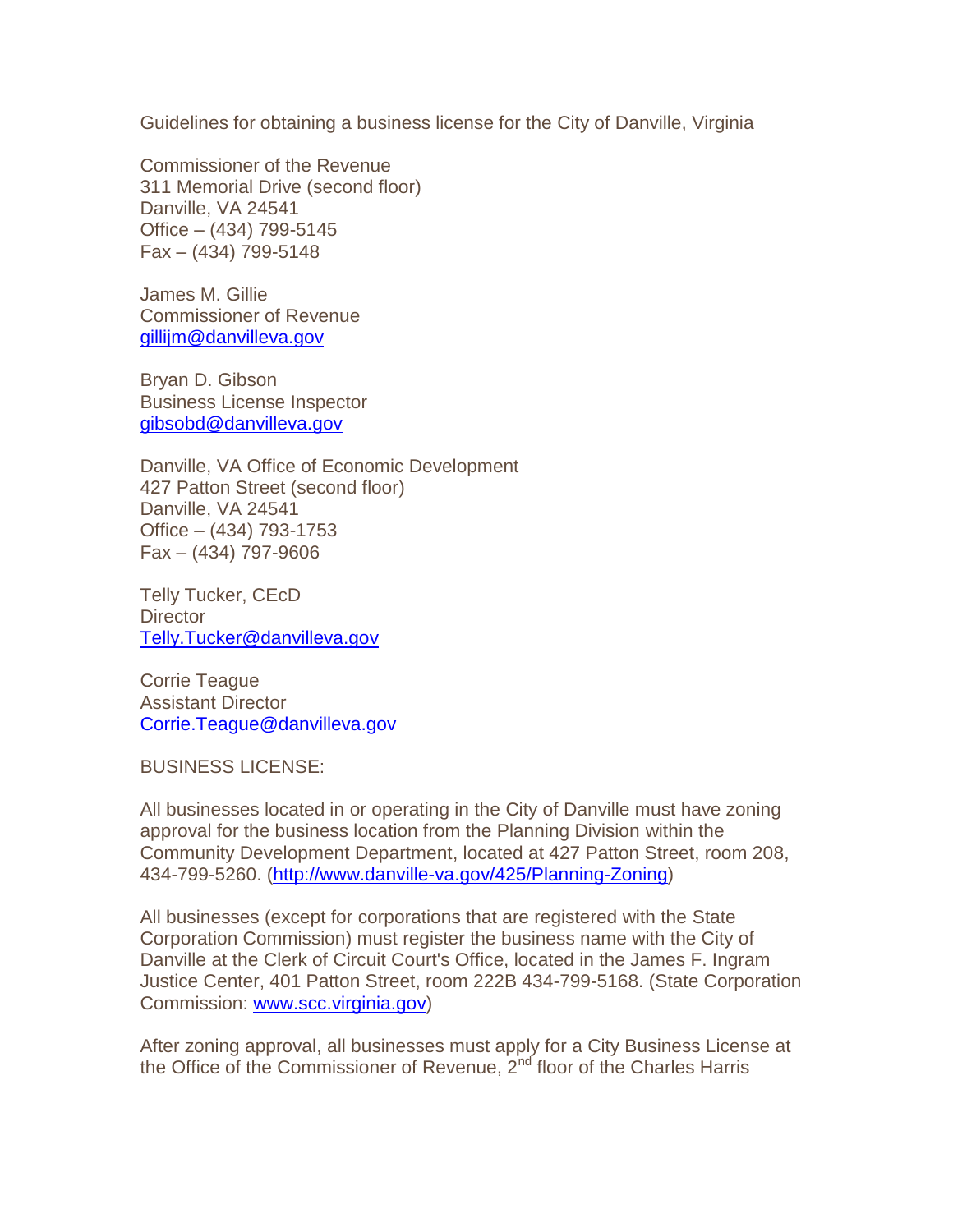Financial Building, 311 Memorial Dr., 434-799-5145. [\(http://www.danville](http://www.danville-va.gov/526/Business-Licenses)[va.gov/526/Business-Licenses\)](http://www.danville-va.gov/526/Business-Licenses) (This applies for sites within the City of Danville)

All businesses dealing with food must have a health permit:

Restaurants and all other businesses serving prepared food need to contact the local Virginia State Health Department, 434-799-5190. [\(http://www.vdh.state.va.us/LHD/pittsylvania/\)](http://www.vdh.state.va.us/LHD/pittsylvania/)

Grocery & convenience stores not serving prepared food should contact Virginia Department of Agriculture, 804-786-3501. [\(http://www.vdacs.virginia.gov/about](http://www.vdacs.virginia.gov/about-agency-directory.shtml)[agency-directory.shtml\)](http://www.vdacs.virginia.gov/about-agency-directory.shtml)

All businesses dealing with alcoholic beverages must have an ABC permit from the ABC Board, 800-552-3200. [\(https://www.abc.virginia.gov\)](https://www.abc.virginia.gov/)

All businesses must register with the Virginia Department of Taxation, 804-367- 8037. [\(http://www.tax.virginia.gov\)](http://www.tax.virginia.gov/)

All contracting businesses with individual job costs of \$1,001 or more must also have a Virginia State Contractors License and be bonded for \$5,000 (Class A State License does not need the \$5,000 bond). A Virginia State Contractors License can be obtained from the Department of Professional and Occupational Regulation, 804-367-8511. [\(http://www.dpor.virginia.gov\)](http://www.dpor.virginia.gov/)

*Notes:* 

*-Operating a day care center for children (5 or more) or operating an adult home (4 or more) contact Social Services, 540-204-9619.*

*-Owners of Barbershops and Beauty Salons must have a Shop or Salon License, which can be obtained from the Department of Cosmetology. 804-367-8509. All stylists must have their State License with them when applying for their city Business License. [\(http://www.dpor.virginia.gov/boards/barbercosmo/\)](http://www.dpor.virginia.gov/boards/barbercosmo/)*

*- Business licenses must be renewed each year*

*-The City of Danville Business Licenses fee (with the exception of Taxi Services and Junkyards) is based on the calendar year January 1 to December 31 – The Commissioner of Revenue does not pro rate the license fee.*

*-Rates and fees for the City of Danville Business Licenses are based on the Business's gross receipts for the entire calendar year. (If you are opening a new business the rate is based on an estimate of what the business will gross for the year.) If gross receipts for the entire year are equal to or greater than \$100,000 the license will be based on a rate. The rate varies depending on the type of business. [\(http://www.danville-va.gov/526/Business-Licenses\)](http://www.danville-va.gov/526/Business-Licenses)*

*-If gross receipts for the entire year are less than \$100,000 the fee will be \$50.00 per calendar year.*

CONTRACTORS: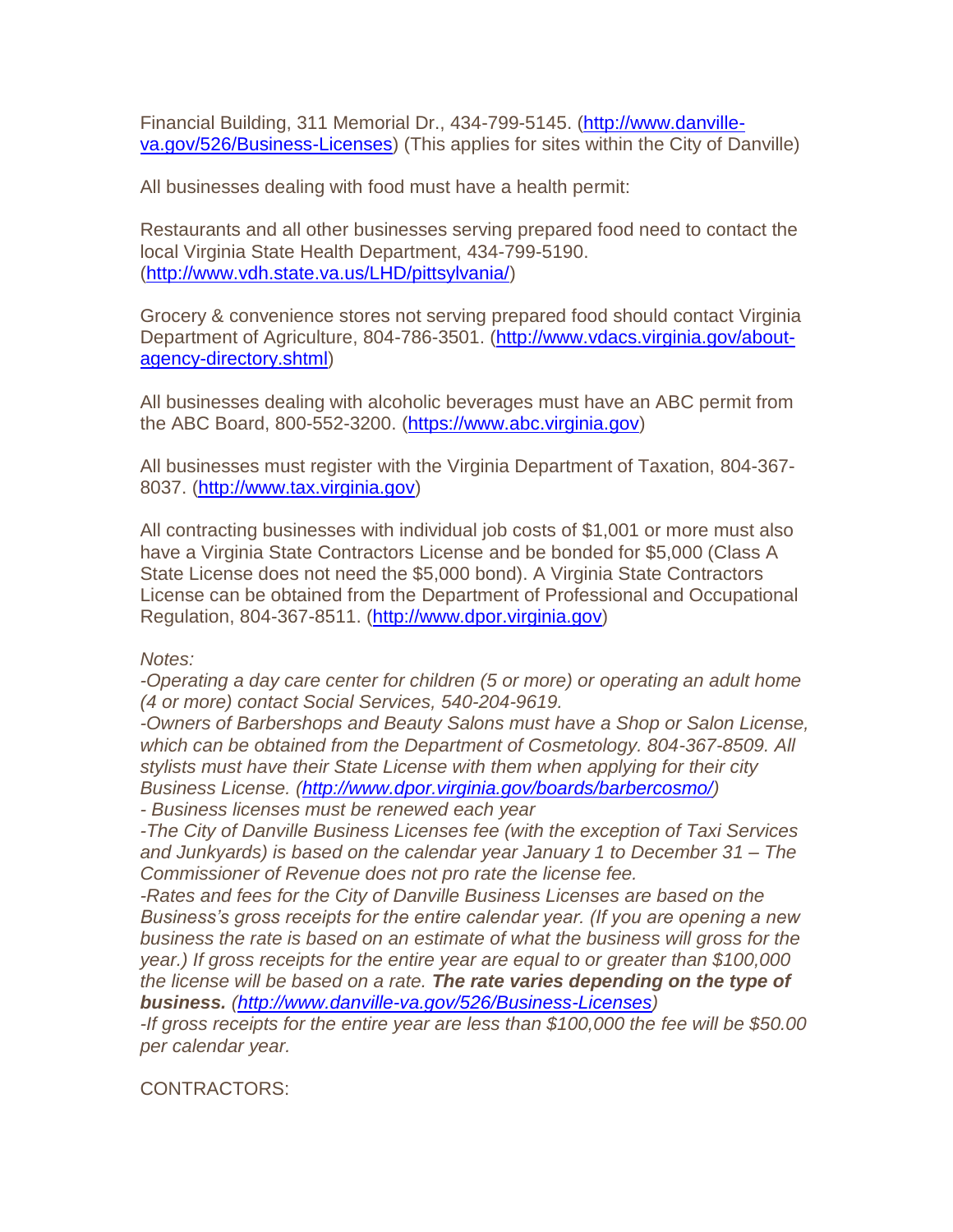Class B and C contractors are required by the City of Danville to post a \$5,000 bond. Bond forms can be obtained from the Inspections Division within Community Development Department, located 427 Patton Street, room 208, 434- 799-5260. [\(http://www.danville-va.gov/424/Inspections\)](http://www.danville-va.gov/424/Inspections)

-Class A Contractor: The total value referred to a single contract or project is more than \$120,000

-Class B Contactor: The total value referred to in a single contract or project is \$10,001 to \$120,000

-Class C Contractor: The total value referred to in a single contact or project is \$1,001 to \$10,000

Contractor's licenses are obtained from the State Board for Contactors in Richmond, VA. 804-367-8511 [\(www.dpor.virginia.gov\)](http://www.dpor.virginia.gov/)

TAXES: [\(http://www.danville-va.gov/1013/Taxes\)](http://www.danville-va.gov/1013/Taxes)

Types of taxes: -Business Personal Property -Personal Property -Machinery and Tools -Meals Tax -Transient Lodging Tax -Short Term Rental Tax

Refer to the Office of the Commissioner of Revenue to determine annual taxes. (Note: Set this up when applying for a business license)

Virginia Department of Taxation - [http://www.tax.virginia.gov](http://www.tax.virginia.gov/) State taxes - <http://www.tax.virginia.gov/content/business-home> Federal taxes - <http://www.irs.gov/Businesses>

RENOVATIONS TO EXISTING BUILDINGS:

All businesses must provide an application and have all renovations reviewed and approved by the Inspections Division within Community Development Department, located at 427 Patton Street, room 208, 434-799-5260. [\(http://www.danville-va.gov/424/Inspections\)](http://www.danville-va.gov/424/Inspections)

The City of Danville Inspections Division issues separate permits for building, electric, mechanical, signage and plumbing work to be performed. There are other pertinent forms, such as asbestos remediation, plan review, etc., that may need to accompany your application. 434-799-5260. [\(http://www.danville](http://www.danville-va.gov/476/Forms-Applications)[va.gov/476/Forms-Applications\)](http://www.danville-va.gov/476/Forms-Applications)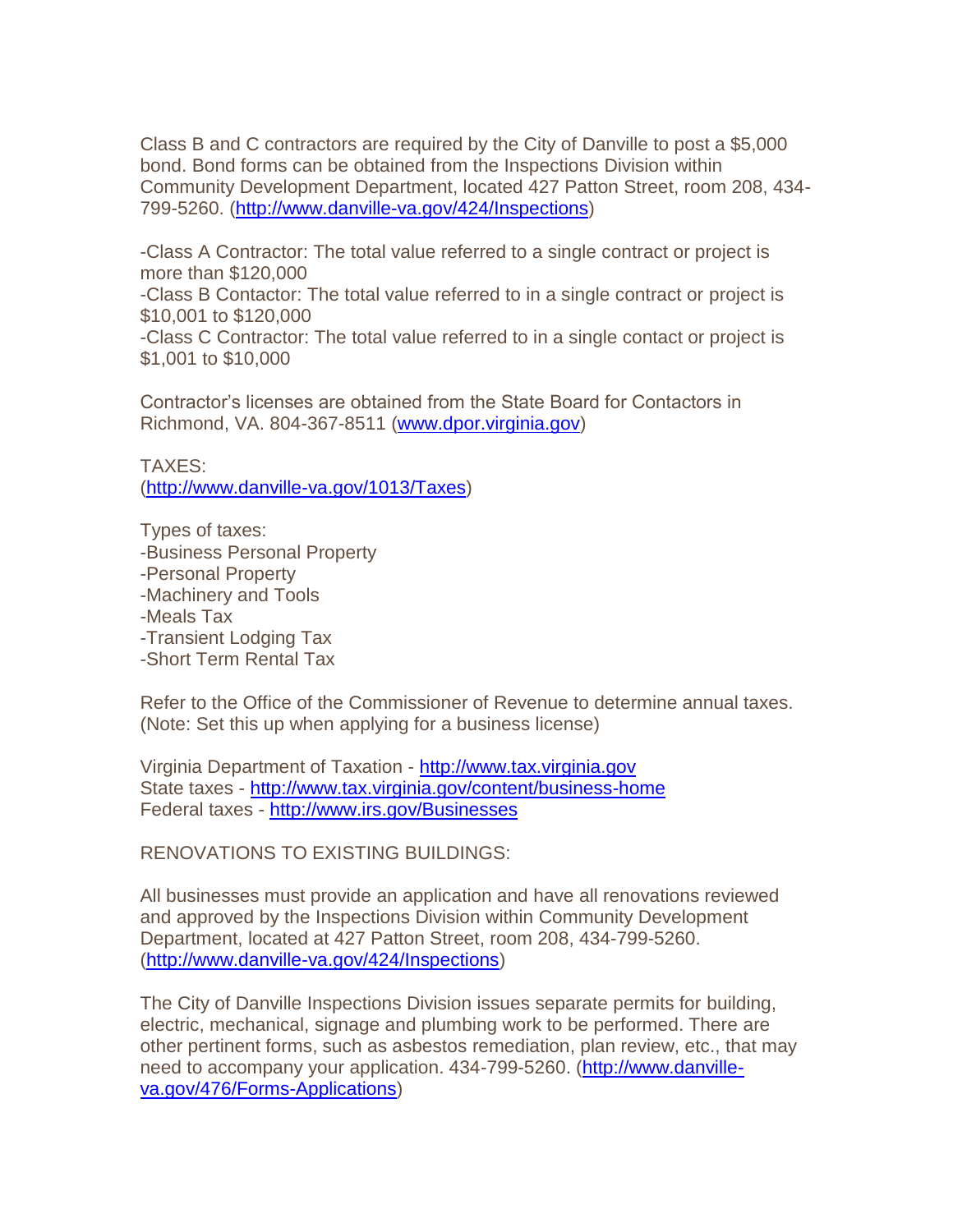## NEW CONSTRUCTION:

All businesses must fill out an application and have all structural/building plans reviewed and approved by the Development Review Committee, located 427 Patton Street, room 208, 434-799-5260. [\(http://www.danville](http://www.danville-va.gov/424/Inspections)[va.gov/424/Inspections\)](http://www.danville-va.gov/424/Inspections)

If necessary, the Development Review Committee or business can schedule a meeting with the City of Danville and appropriate agencies before or after the plan has been submitted. A site visit is also optional from the Inspections Department, located 427 Patton Street, room 208, 434-799-5260. [\(http://www.danville-va.gov/424/Inspections\)](http://www.danville-va.gov/424/Inspections)

#### *NOTES:*

*-The appropriate commissions must review exterior renovations, signage, additions, or alterations in the River District or Old West End.*

*-River District properties contact: River District Design Commission meetings are held at 4:00 pm on the second Thursday of each month as needed in the fourth floor Conference Room located in City Hall, 427 Patton St., Danville, VA 24541 [\(http://www.danville-va.gov/1712/River-](http://www.danville-va.gov/1712/River-District-Design-Commission)[District-Design-Commission\)](http://www.danville-va.gov/1712/River-District-Design-Commission)*

*-Old West End properties contact: Commission of Architectural Review, meetings are held at 3:30 pm on the fourth Thursday of each month as needed in the fourth floor Conference Room located in City Hall, 427 Patton St., Danville, VA 24541. [\(www.danville-va.gov/484/Commission-of-](http://www.danville-va.gov/484/Commission-of-Architectural-Review)[Architectural-Review\)](http://www.danville-va.gov/484/Commission-of-Architectural-Review)*

*-Signage must be reviewed and approved by Community Development Department, located at 427 Patton Street, room 207, 434-799-5260. [\(http://www.danville-va.gov/425/Planning-Zoning\)](http://www.danville-va.gov/425/Planning-Zoning)*

### UTILITIES:

To set up utility services (Electricity, Natural Gas, Water/Wastewater, Broadband, Telecommunications) Please visit the Customer Service Office in the Charles H. Harris Financial Center located at 311 Memorial Drive. [\(http://www.danville](http://www.danville-va.gov/1042/Apply-for-Service)[va.gov/1042/Apply-for-Service\)](http://www.danville-va.gov/1042/Apply-for-Service)

A security deposit may be required to start service. [\(http://www.danville](http://www.danville-va.gov/1120/Security-Deposits)[va.gov/1120/Security-Deposits\)](http://www.danville-va.gov/1120/Security-Deposits)

Utility Rates are available on the City of Danville webpage [\(http://www.danville](http://www.danville-va.gov/1084/Rates)[va.gov/1084/Rates\)](http://www.danville-va.gov/1084/Rates)

BUSINESS PLANNING ASSISTANCE: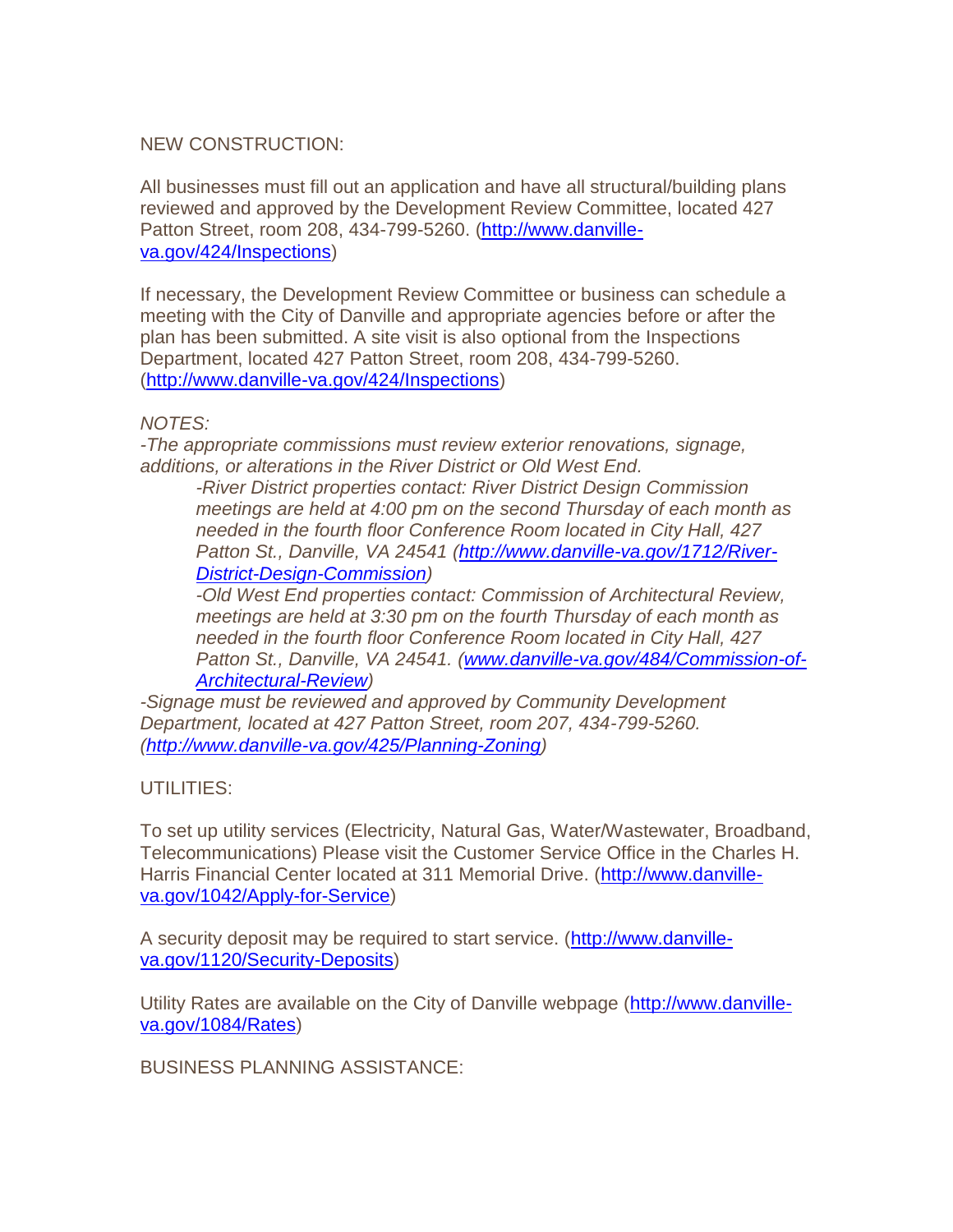The Launch Place, 527 Bridge Street, Suite 200, 434-799-5491 [\(http://www.thelaunchplace.org\)](http://www.thelaunchplace.org/)

Longwood Small Business Development Center, 1008 South Main Street, Taylor Building, Suite 105, 434-797-8482 [\(http://sbdc-longwood.com\)](http://sbdc-longwood.com/)

These organizations can provide assistance in developing and writing a business plan that is very beneficial in obtaining funding for a new business. A carefully developed business plan not only benefits sources of financing, it provides the principals of the business a necessary understanding of what will be required for sustainability of the venture.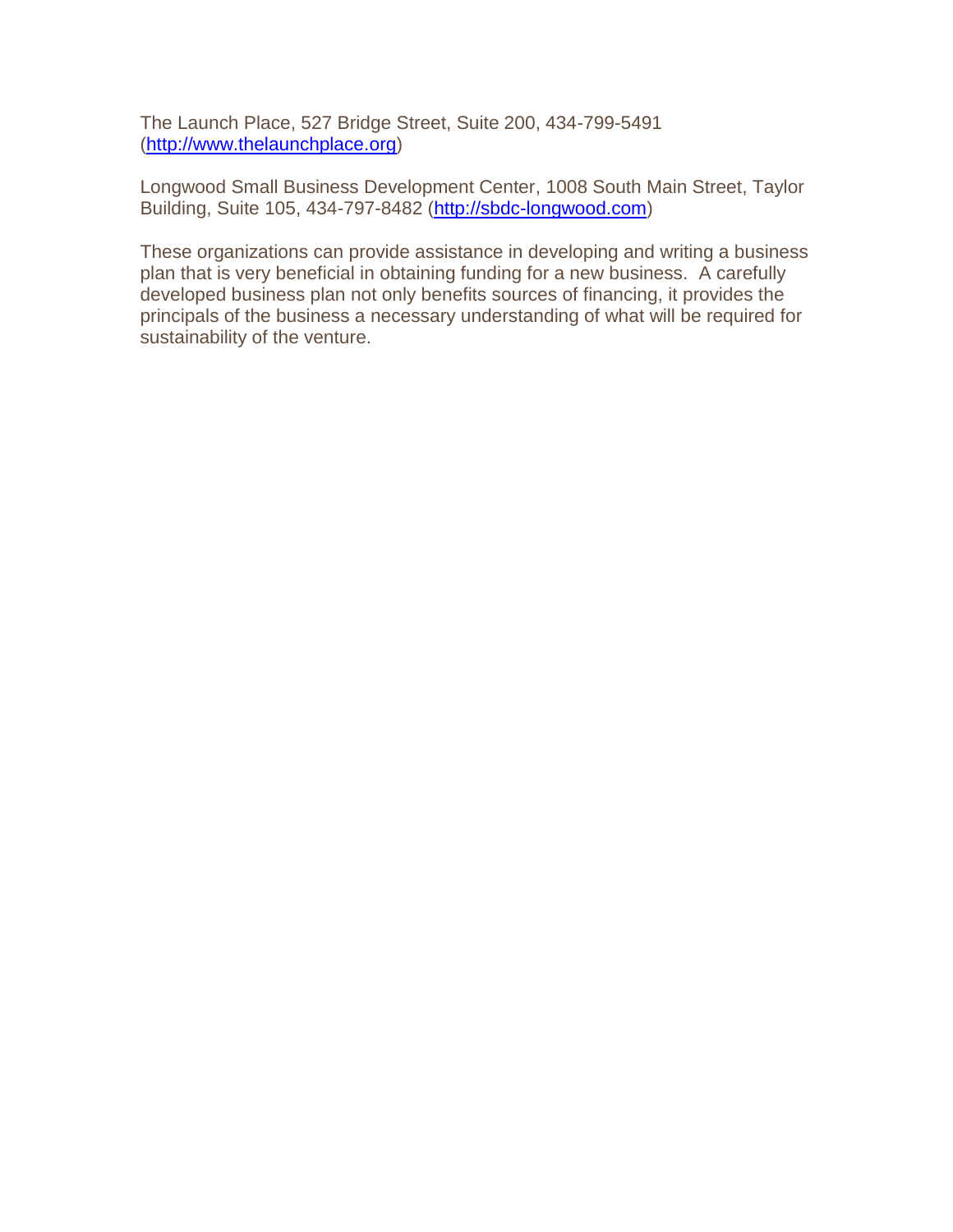Guías para la obtención de una licencia de negocio para la Ciudad de Danville, Virginia

Comisionado de Ingreso 311 Memorial Drive (segundo piso) Danville, VA 24541 Oficina – (434) 799-5145 Fax – (434) 799-5148

James M. Gillie Comisionado de Ingreso [gillijm@danvilleva.gov](mailto:gillijm@danvilleva.gov)

Bryan D. Gibson Inspector de Licencia de Negocio [gibsobd@danvilleva.gov](mailto:gibsobd@danvilleva.gov)

Danville, VA Oficina de Desarrollo Económico 427 Patton Street (segundo piso) Danville, VA 24541 Oficina – (434) 793-1753 Fax – (434) 797-9606

Telly Tucker, CEcD **Director** [Telly.Tucker@danvilleva.gov](mailto:Telly.Tucker@danvilleva.gov)

Corrie Teague Asistente de Director [Corrie.Teague@danvilleva.gov](mailto:Corrie.Teague@danvilleva.gov)

LICENCIA DE NEGOCIOS:

Todos los negocios localizados u operado en la Ciudad de Danville deben tener la aprobación de zonificación para la ubicación de empresas de la División de Planificación del Departamento de Desarrollo Comunitario, localizado en 427 Patton Street, cuarto 208, 434-799-5260. [\(http://www.danville](http://www.danville-va.gov/425/Planning-Zoning)[va.gov/425/Planning-Zoning\)](http://www.danville-va.gov/425/Planning-Zoning)

Todos los negocios (acepción de las corporaciones registrados con La Comisión de Corporaciones del Estado) deben registrar el nombre de la empresa con la Ciudad de Danville en la oficina del Secretario del Tribunal de Circuito, localizado en el Centro de Juicio James F. Ingram 401 Patton Street, cuarto 222B 434-799-5168. (La Comisión de Corporaciones del Estado: [www.scc.virginia.gov\)](http://www.scc.virginia.gov/)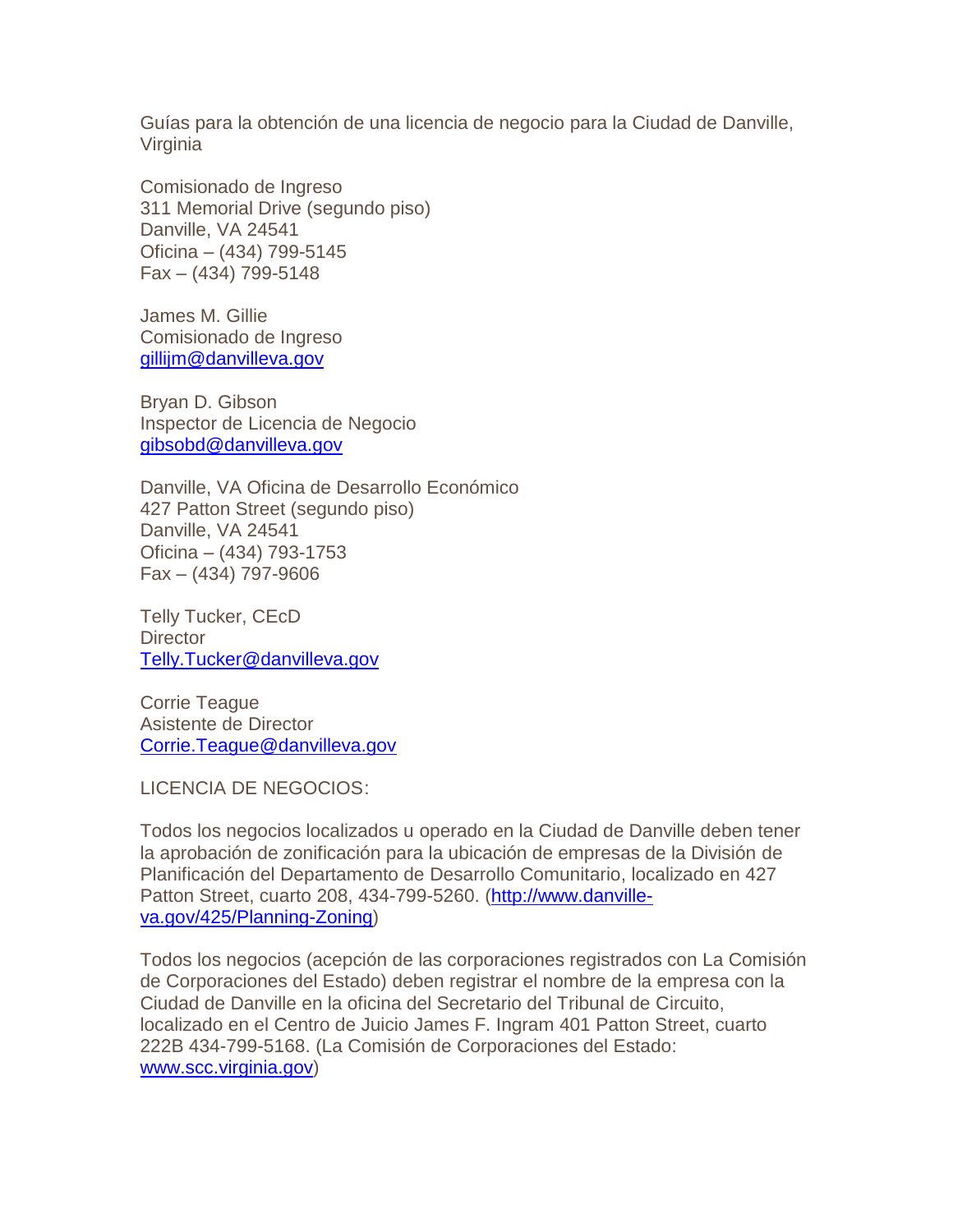Después de la aprobación de zonificación, todas las empresas deben aplicar para una Licencia de Negocio de la Ciudad en la Oficina de Comisionado de Ingreso, 2<sup>do</sup> piso del Edificio Financia Charles Harris, 311 Memorial Dr., 434-799-5145. [\(http://www.danville-va.gov/526/Business-Licenses\)](http://www.danville-va.gov/526/Business-Licenses) (Esto se aplica para los sitios dentro de la ciudad de Danville)

Todos los negocios que traten sobre la alimentación deben tener un permiso del ministerio de salud:

Restaurantes y todos los otros negocios que sirvan alimentación preparada necesitan contactar el Departamento local de Salud del Estado de Virginia, 434- 799-5190. [\(http://www.vdh.state.va.us/LHD/pittsylvania/\)](http://www.vdh.state.va.us/LHD/pittsylvania/)

Los supermercados y mini súper que no sirvan alimentación preparada deben contactar al Departamento de Agricultura de Virginia, 804-786-3501. [\(http://www.vdacs.virginia.gov/about-agency-directory.shtml\)](http://www.vdacs.virginia.gov/about-agency-directory.shtml)

Todos los negocios que traten con las bebidas alcohólicas deben tener el permiso ABC de la Junta de ABC, 800-552-3200. [\(https://www.abc.virginia.gov\)](https://www.abc.virginia.gov/)

Todos los negocios deben registrar con el Departamento de Impuesto de Virginia, 804-367-8037. [\(http://www.tax.virginia.gov\)](http://www.tax.virginia.gov/)

Todos los negocios contratantes con trabajos individuales que cuesten \$1.001 o más también deben tener una Licencia de Contratante del Estado de Virginia y sean garantizado por \$5.000 (Licencia Clase A del Estado no necesita el bono de \$5.000). Se puede obtener una Licencia de Contratantes del Estado de Virginia del Departamento de Regulación Profesional y Ocupacional, 804-367- 8511. [\(http://www.dpor.virginia.gov\)](http://www.dpor.virginia.gov/)

### *Apuntes:*

*-Para operar una guardaría de niños (5 o más) o una casa de adultos (4 o más) contacte al Servicios Sociales, 540-204-9619.*

*- Los propietarios de barberías y salones de belleza deben tener una Licencia de tienda o salón, que se pueda obtener del Departamento de Cosmetología. 804- 367-8509. Todas las estilistas deben tener su Licencia del Estado con ellos cuando apliquen para su Licencia de Negocio de la ciudad. [\(http://www.dpor.virginia.gov/boards/barbercosmo/\)](http://www.dpor.virginia.gov/boards/barbercosmo/)*

*-Licencias de negocios deben ser renovado cada año.* 

*- La tarifa de Licencias de Negocios de La Ciudad de Danville (con excepción de los Servicios taxistas y Deshuesaderos) están basados en el calendario anual desde el 1 de enero a 31 de diciembre – El Comisionado de Ingreso no cobra en porciones la tarifa de licencia, pero en su total.*

*-Las tasas y tarifas para las Licencias de Negocios de La Ciudad de Danville están basados en los recibos brutos de todo el calendario anual. (Si usted está abriendo un negocio nuevo la tasa estará basada en la estimación del beneficio*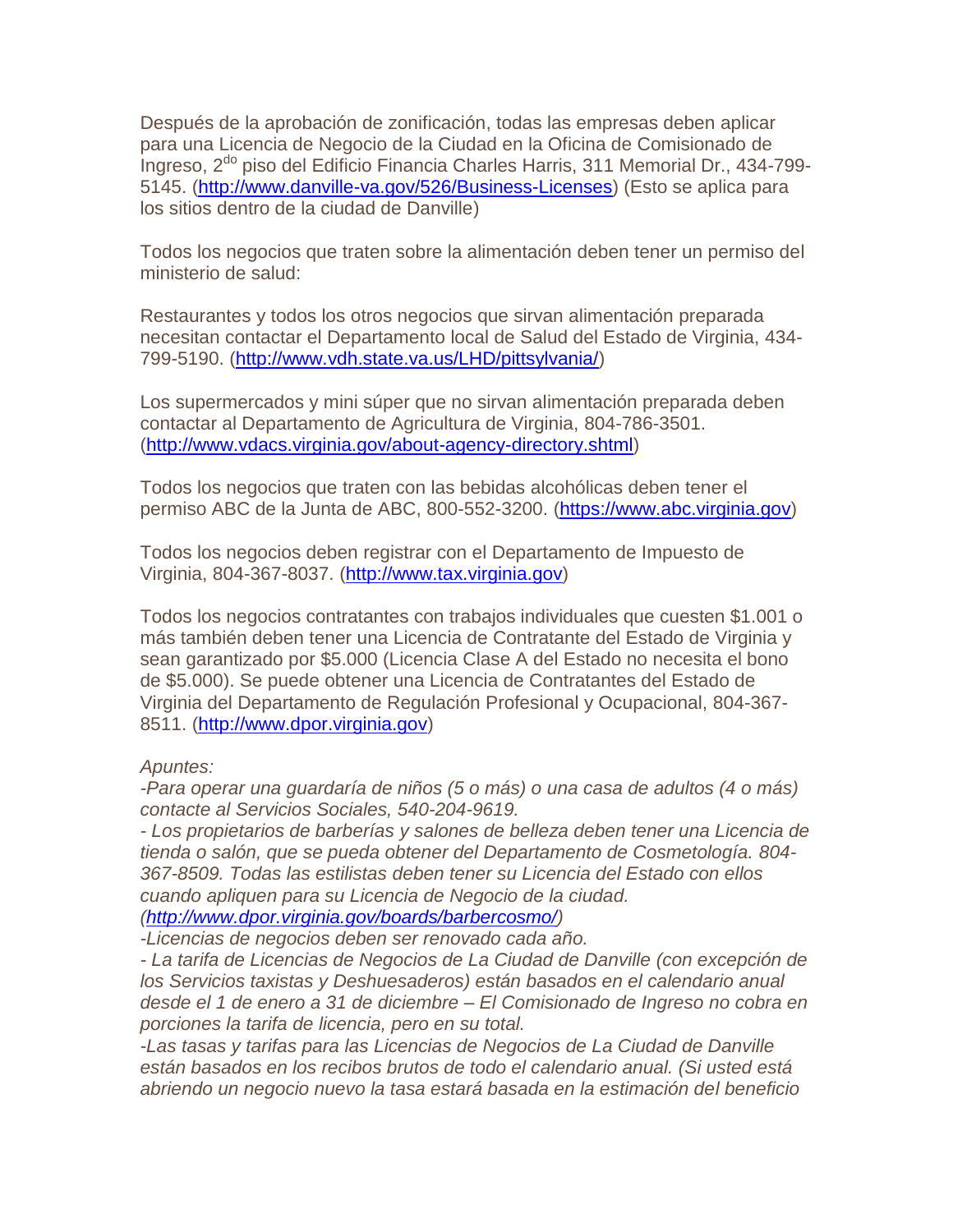*bruto de la ganancia de la empresa. Si los recibos brutos para el año entero son iguales a o más que \$100.000 la licencia estará basada en una tarifa. La tarifa varía dependiendo del tipo de negocio.* 

*[\(http://www.danville-va.gov/526/Business-Licenses\)](http://www.danville-va.gov/526/Business-Licenses)*

*- Si los recibos brutos para el año entero son menos que \$100.000 la tarifa será \$50,00 cada calendario anual.* 

#### CONTRATANTES:

Contratantes de Clase B y C están requeridos por la Ciudad de Danville a presentar un bono de \$5.000. Los formularios de bono se pueden obtener de la División de Inspecciones dentro el Departamento de Desarrollo Comunitario, localizado en 427 Patton Street, cuarto 208, 434-799-5260. [\(http://www.danville](http://www.danville-va.gov/424/Inspections)[va.gov/424/Inspections\)](http://www.danville-va.gov/424/Inspections)

- Contratante Clase A: El valor total mencionado en un solo contrato o proyecto es más de \$120.000

-Contratante Clase B: El valor total mencionado en un solo contrato o proyecto es \$10.001 a \$120.000

-Contratante Clase C: El valor total mencionado en un solo contrato o proyecto es \$1.001 a \$10.000

Las licencias del contratante se pueden obtener de la Junta de Contratantes del Estado en Richmond, VA. 804-367-8511 [\(www.dpor.virginia.gov\)](http://www.dpor.virginia.gov/)

IMPUESTOS: [\(http://www.danville-va.gov/1013/Taxes\)](http://www.danville-va.gov/1013/Taxes)

Tipos de impuestos: -Propiedad Personal de Negocio -Propiedad Personal -Maquinaria y Herramientas -Impuestos de comida -Impuestos de Hospedaje Transitorio -Impuestos de Alquiler a Corto Plazo

Remitir a la Oficina del Comisionado de Ingreso para decidir los impuestos anuales. (Apunte: Prepárelos durante el proceso de aplicación de su licencia de negocio)

Departamento de Impuestos de Virginia - [http://www.tax.virginia.gov](http://www.tax.virginia.gov/) Impuestos del Estado - <http://www.tax.virginia.gov/content/business-home> Impuestos Federales - <http://www.irs.gov/Businesses>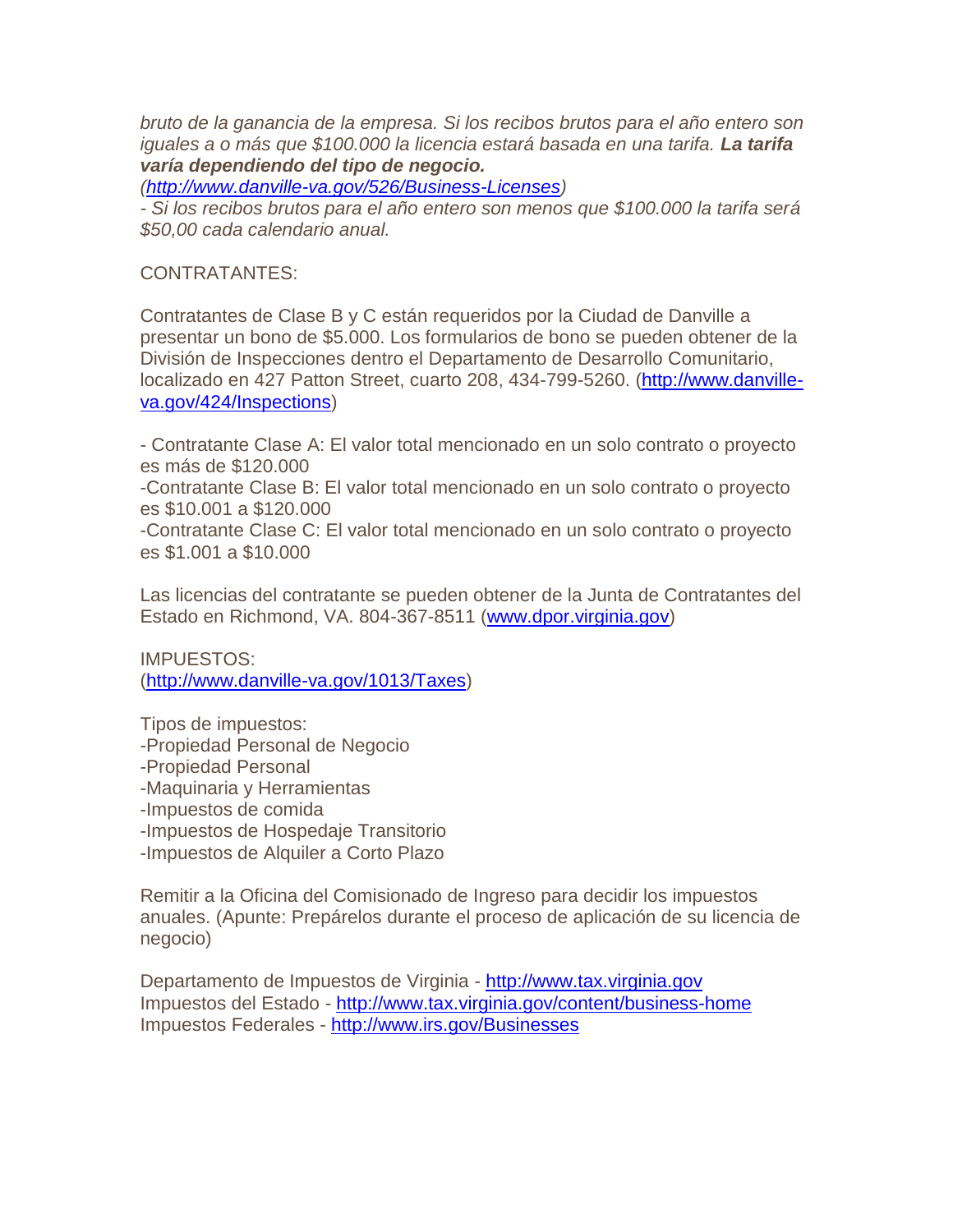RENOVACIONES A EDIFICIOS EXISTENTES:

Todos los negocios deben proveer una solicitud y tener todas las renovaciones revisados y aprobados por la División de Inspecciones dentro el Departamento de Desarrollo Comunitario, localizado en 427 Patton Street, cuarto 208, 434-799- 5260. [\(http://www.danville-va.gov/424/Inspections\)](http://www.danville-va.gov/424/Inspections)

La División de Inspecciones de la Ciudad de Danville distribuye los permisos distintos de trabajos que serán realizados para edificio, electricidad, maquinal, señalización y plomero. Hay otros formularios importantes, como la intermediación de asbestos, la revisión de planilla, etc., que podría ser necesario para acompañar su solicitud. 434-799-5260. [\(http://www.danville](http://www.danville-va.gov/476/Forms-Applications)[va.gov/476/Forms-Applications\)](http://www.danville-va.gov/476/Forms-Applications)

# CONSTRUCCIÓN NUEVA:

Todas las empresas deben llenar una solicitud y tener todas las planillas estructurales de los edificios revisados y aprobados por la Comité de Revisión de Desarrollo, localizado en 427 Patton Street, cuarto 208, 434-799-5260. [\(http://www.danville-va.gov/424/Inspections\)](http://www.danville-va.gov/424/Inspections)

Si es necesario, la Comité de Revisión de Desarrollo o la empresa pueda programar una reunión con la Ciudad de Danville y las agencias apropiadas antes o después la entrega de la planilla. Una visita del local también es opcional del Departamento de Inspecciones, localizado en 427 Patton Street, cuarto 208, 434-799-5260. [\(http://www.danville-va.gov/424/Inspections\)](http://www.danville-va.gov/424/Inspections)

### *APUNTES:*

*- Las comisiones correspondientes deben revisar renovaciones exteriores, señalización, adiciones o alteraciones en el River District o Old West End.*

*-El contacto de las propiedades de River District: Las reuniones de la Comisión de Diseño de River District son programadas a las 4:00pm cada segundo jueves del mes cuando sea necesario en el cuarto piso en la Salón de Conferencias localizado en el Municipio, 427 Patton St., Danville, VA 24541 [\(http://www.danville-va.gov/1712/River-District-](http://www.danville-va.gov/1712/River-District-Design-Commission)[Design-Commission\)](http://www.danville-va.gov/1712/River-District-Design-Commission)*

*-El contacto de las propiedades de Old West End: Las reuniones de la Comisión de Revisión Arquitectural son programadas a las 3:30pm cada cuarto jueves del mes cuando sea necesario en el cuarto piso en la Salón de Conferencias localizado en el Municipio, 427 Patton St., Danville, VA 24541. [\(www.danville-va.gov/484/Commission-of-Architectural-Review\)](http://www.danville-va.gov/484/Commission-of-Architectural-Review)*

*-Señalización debe ser revisado y aprobado por el Departamento de Desarrollo Comunitario, localizado en 427 Patton Street, cuarto 207, 434-799-5260. [\(http://www.danville-va.gov/425/Planning-Zoning\)](http://www.danville-va.gov/425/Planning-Zoning)*